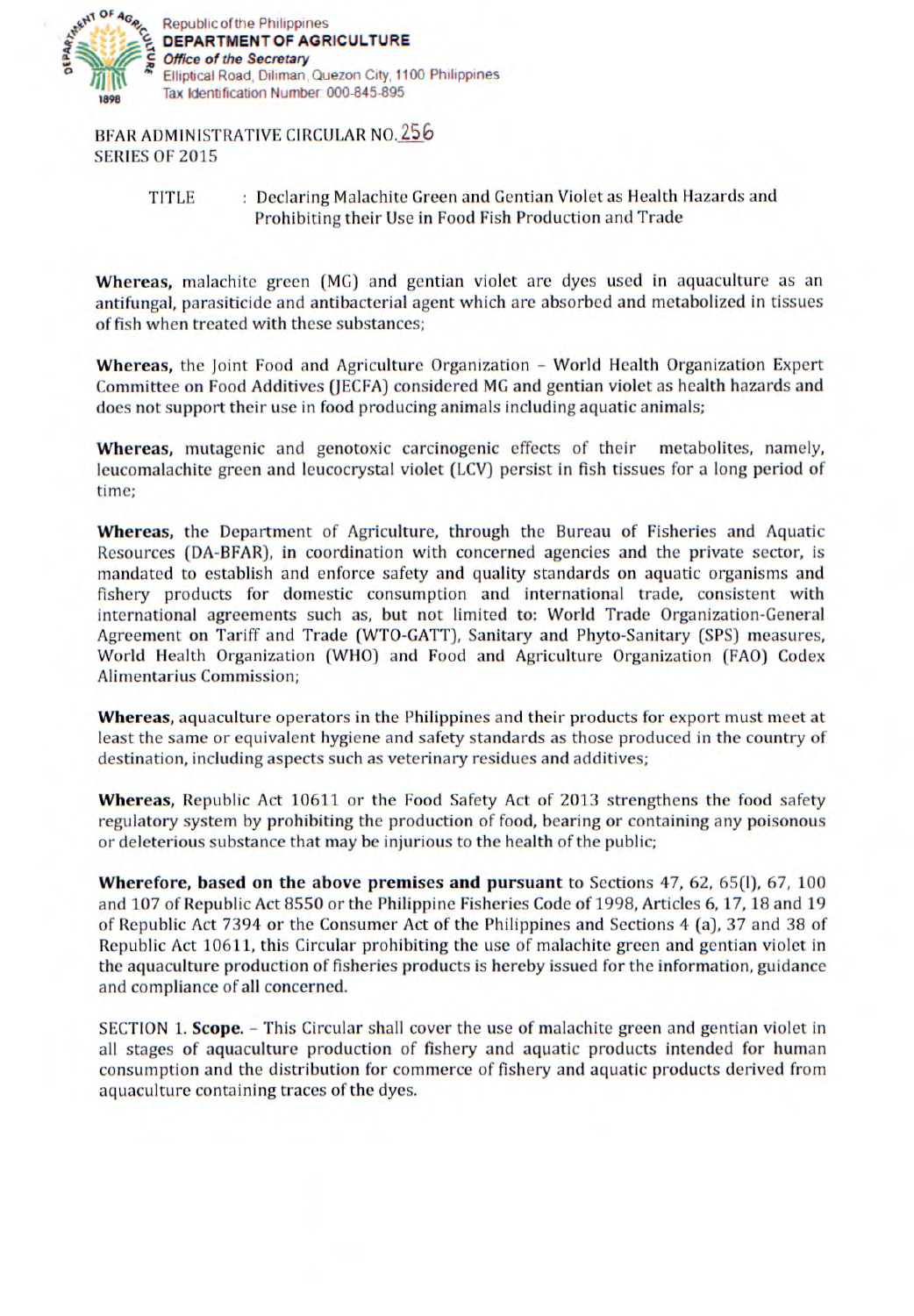## SECTION 2. **Prohibition.** - It shall be unlawful for any person to:

- (1) Use malachite green or gentian violet in the aquaculture production of food *fish;*
- (2) Produce, handle or process for sale, offer for sale, distribute in commerce fish or fishery product bearing or containing malachite green or gentian violet; and,
- (3) Import into the Philippines or export fish or fishery product bearing or containing malachite green or gentian violet.

## SECTION 3. **Sanctions.** -

A. Administrative Sanctions

Any importer, exporter, aquaculture/farm operator, or distributor found violating any of the provisions of this Circular shall be subject to the following administrative sanctions: (a) for the first offense, suspension for three (3) months of the registration as importer, exporter, aquaculture/farm operator or distributor; (b) for the second offense, six-month suspension of the registration; and, (c) for the third offense, revocation of the registration and delisting.

- B. Judicial Sanctions
- 1. Any person who shall violate Section 2 (1) and (2) of this Circular shall, upon conviction by the Court, suffer the following penalties:
- (1) For the first conviction, a fine of not less than Fifty thousand pesos (P50,000.00) but not more than One hundred thousand pesos (P100,000.00) and suspension of appropriate authorization or registration for one (1) month;
- (2) For the second conviction, a fine of not less than One hundred thousand pesos (P100,000.00) but not more than Two hundred thousand pesos (P200,000.00) and suspension of appropriate authorization or registration for three (3) months;
- (3) For the third conviction, a fine of not less than Two hundred thousand pesos (P200,000.00) but not more than Three hundred thousand pesos (P300,000.00) and suspension of appropriate authorization or registration for six (6) months;
- (4) For violation resulting in slight physical injury of a person, a fine of not less than Two hundred thousand pesos (P200,000.00) but not more than Three hundred thousand pesos (P300,000.00), suspension of appropriate authorization or registration for six (6) months, and payment of the hospitalization and rehabilitation cost of the injured person;
- (5) For violation resulting in less serious, or serious physical injury of a person, a fine of not less than Two hundred thousand pesos (P200,000.00) but not more than Three hundred thousand pesos (P300,000.00), suspension of appropriate authorization or registration for one (1) year and payment of the hospitalization and rehabilitation cost of the injured person;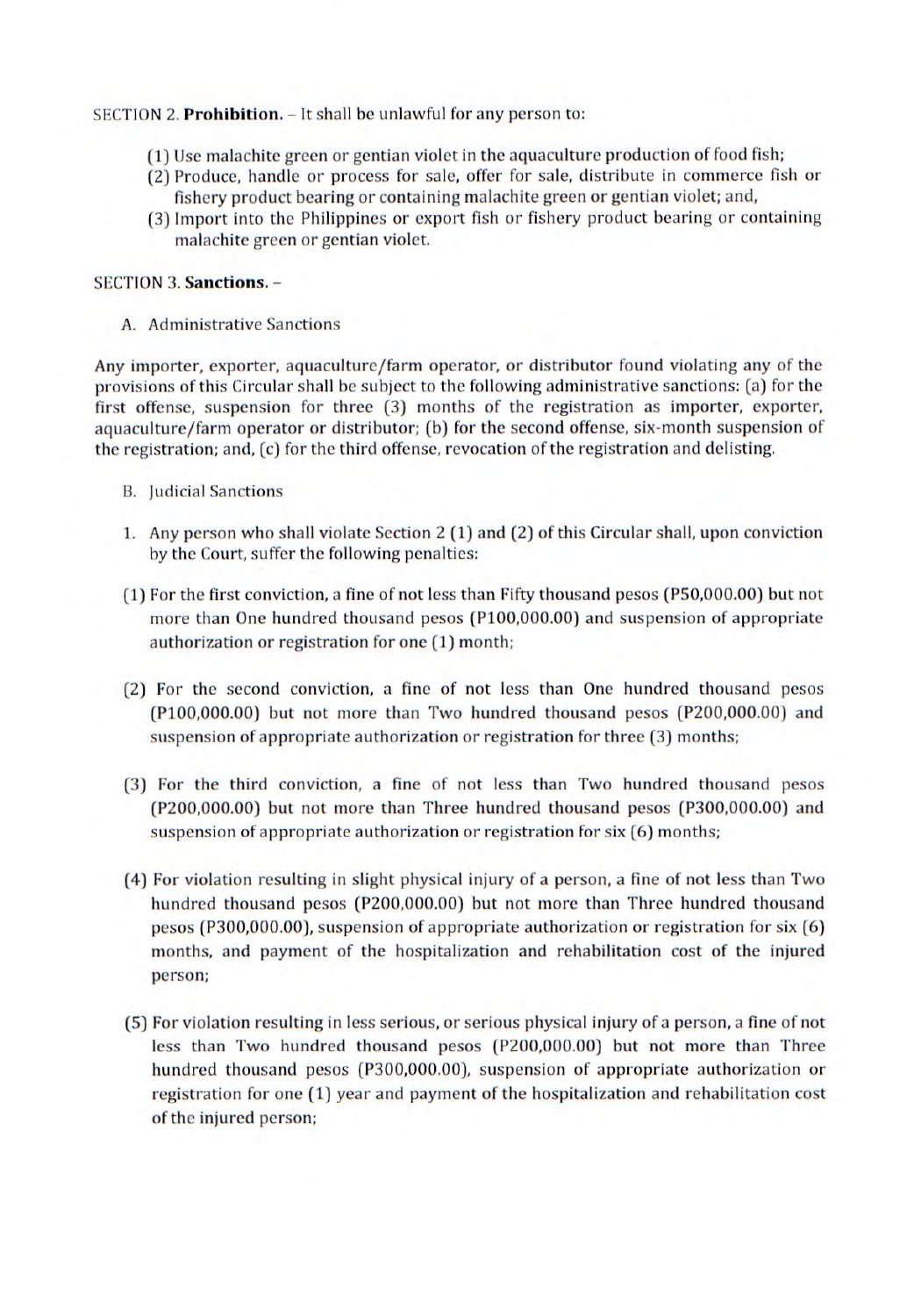(6) For violation resulting in death of a person, imprisonment of not less than six (6) months and one (1) day but not more than six (6) years and one (1) day, a fine of not less than Three hundred thousand pesos (P300,000.00) but not more than Five hundred thousand pesos (P500,000.00) and permanent revocation of appropriate authorization to operate a food business.

2. Any person who violates Section 2 (3) of this Circular, shall upon conviction by the Court, be punished by eight (8) years of imprisonment, a fine of eighty thousand pesos (P80,000) and destruction of live fishery species or forfeiture of non-live fishery species in favor of the Department for its proper disposition: *Provided,* that violators of this provision shall be banned from being members or stockholders of companies currently engaged in fisheries or companies to be created in the future.

## 3. Other sanctions.

- (1) If the offender does not have the appropriate authorization or registration, the imposable fines shall be doubled.
- (2) If the offender is a government personnel, in addition to the penalty prescribed herein, said personnel shall be subjected to the appropriate civil service laws.
- (3) If the offender is a naturalized citizen, in addition to the penalty prescribed herein, the naturalization certificate and the registration in the civil registry of said citizen shall be cancelled. Immediate deportation after payment of fine and service of sentence shall also be imposed.
- (4) If the offender is an alien, said alien shall be summarily deported after payment of fine and service of sentence and perpetually barred from entering the country.
- (5) Any director, officer or agent of a corporation who shall authorize, order or perform any of the acts or practices constituting in whole or in part a violation of Circular and who has knowledge or notice of non-compliance received by the corporation from the concerned competent authority or Food Safety Regulatory Agency, shall be subjected to the penalties under this Circular.
- (6) In case the violation is committed by, or in the interest of a foreign juridical person duly licensed to engage in business in the Philippines, such license to engage in business in the Philippines shall immediately be revoked.

SECTION *4.* **Repealing Clause.** - All issuances, circulars, orders, rules and regulations or parts thereto which are inconsistent with any of the provisions of this Circular are hereby repealed, amended or modified accordingly.

SECTION 5. Separability. - Should any provision of this Circular be declared unconstitutional or invalid, the other provisions unaffected thereby shall remain valid and subsisting.